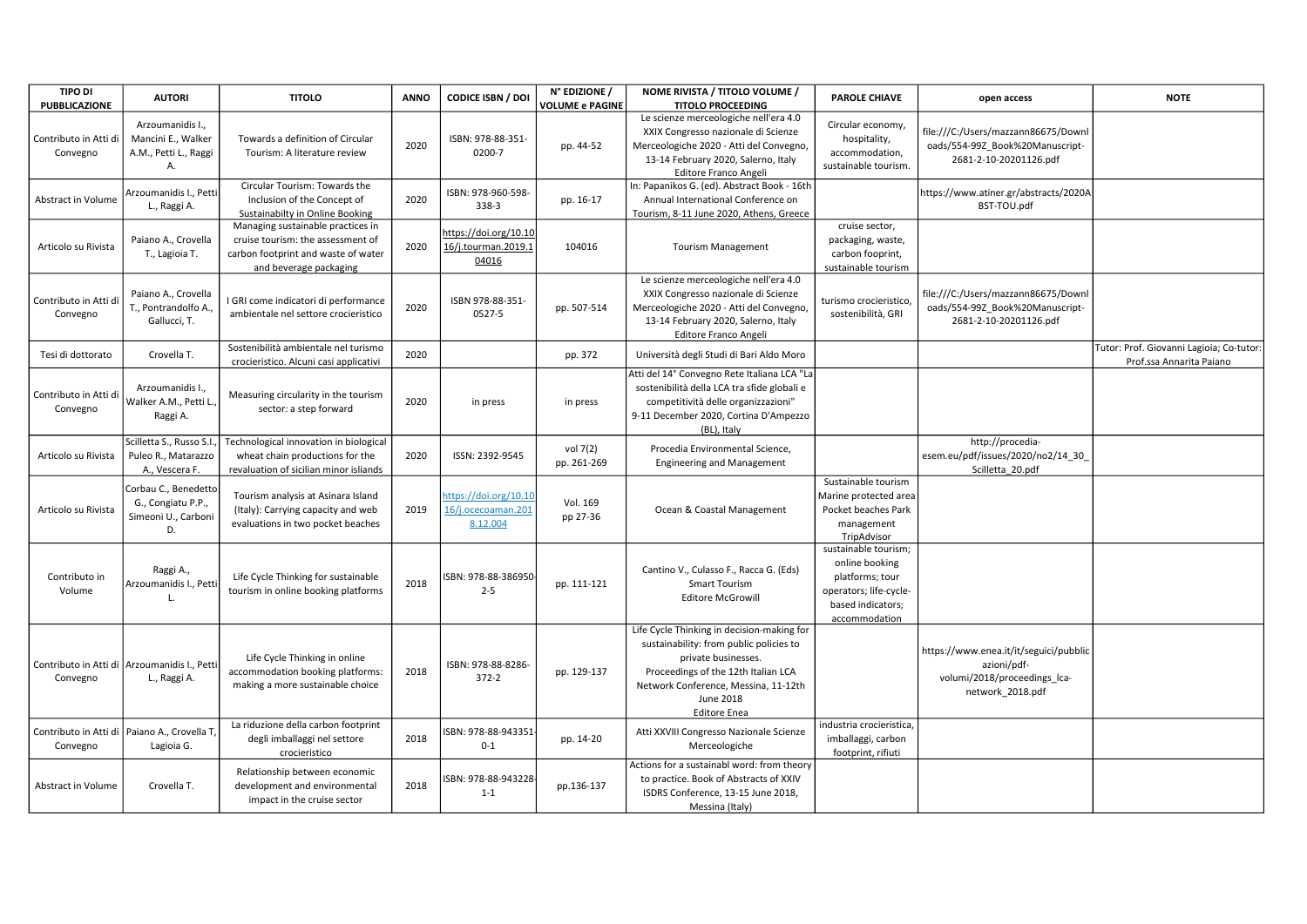| <b>TIPO DI</b><br>PUBBLICAZIONE   | <b>AUTORI</b>                                                                                                                                                          | <b>TITOLO</b>                                                                                                                                                   | <b>ANNO</b> | <b>CODICE ISBN / DOI</b>                         | N° EDIZIONE /<br><b>VOLUME e PAGINE</b> | NOME RIVISTA / TITOLO VOLUME /<br><b>TITOLO PROCEEDING</b>                                                                                                                                                      | <b>PAROLE CHIAVE</b>                                                                                                | open access                                                                                                                                                                                            | <b>NOTE</b> |
|-----------------------------------|------------------------------------------------------------------------------------------------------------------------------------------------------------------------|-----------------------------------------------------------------------------------------------------------------------------------------------------------------|-------------|--------------------------------------------------|-----------------------------------------|-----------------------------------------------------------------------------------------------------------------------------------------------------------------------------------------------------------------|---------------------------------------------------------------------------------------------------------------------|--------------------------------------------------------------------------------------------------------------------------------------------------------------------------------------------------------|-------------|
| Contributo in Atti di<br>Convegno | De Camillis C., Mazz<br>A., Arzoumanidis I.,<br>Matarazzo A., Petti<br>L., Toniolo S., Raggi<br>А.                                                                     | Some lessons learned and highlights<br>from the working group on tourist<br>services to position the Italian LCA<br>Network in the context of SDGs.             | 2018        | ISBN: 978-88-8286-<br>$372 - 2$                  | pp. 325-333                             | Life Cycle Thinking in decision-making for<br>sustainability: from public policies to<br>private businesses.<br>Proceedings of the 12th Italian LCA<br>Network Conference, Messina, 11-12th<br><b>June 2018</b> | Italian Network on<br>LCA, tourism                                                                                  | https://www.enea.it/it/seguici/pubblic<br>azioni/pdf-<br>volumi/2018/proceedings lca-<br>network_2018.pdf                                                                                              |             |
| Contributo in Atti di<br>Convegno | Matarazzo A.,<br>Maugeri E., Gullo E.,<br>Romano P.,<br>Spedalieri F.,<br>Licciardello A.                                                                              | Life Cycle Thinking approach applied to<br>the Sustainable Tourism Sector.                                                                                      | 2018        | ISBN: 978-88-8286-<br>$372 - 2$                  | pp. 421-429,                            | Life Cycle Thinking in decision-making for<br>sustainability: from public policies to<br>private businesses.<br>Proceedings of the 12th Italian LCA<br>Network Conference, Messina, 11-12th<br><b>June 2018</b> | Italian Network on<br>LCA, tourism                                                                                  | https://www.enea.it/it/seguici/pubblic<br>azioni/pdf-<br>volumi/2018/proceedings_lca-<br>network 2018.pdf                                                                                              |             |
| Articolo su Rivista               | Matarazzo A.,<br>Maugeri E., Gullo E.,<br>Romano P.,<br>Spedalieri F.,                                                                                                 | The Bioeconomy in Sicily: new green<br>marketing strategies applied to the<br>sustainable tourism sector                                                        | 2017        | ISSN: 2640-6470                                  | Vol. 4, n. 3<br>pp. 133-142             | Procedia Environmental Science,<br><b>Engineering and Management</b>                                                                                                                                            | bioeconomy,<br>ecoturism,<br>environmental<br>impacts, green                                                        | http://www.procedia-<br>esem.eu/pdf/issues/2017/no3/19 Mau<br>geri_17.pdf                                                                                                                              |             |
| Articolo su Rivista               | Mazzi A., Toniolo S.,<br>Catto S., De Lorenzi<br>V., Scipioni A.                                                                                                       | The combination of an environmental<br>management system and life cycle<br>assessment at the territorial level.                                                 | 2017        | DOI:<br>10.1016/j.eiar.2016.<br>11.004           | Vol. 63<br>pp. 59-71                    | Environmental Impact Assessment Review                                                                                                                                                                          | Life Cycle Assessment;<br>Environmental<br>Management System;<br>Municipality; EMAS<br>Registration; Case<br>study. |                                                                                                                                                                                                        |             |
| Specifiche tecniche               | Shurland D., Fullana<br>Palmer P., De<br>Camillis C., Albertí J.                                                                                                       | Recommended Key Environmental<br>Indicators For The Tourism Private<br>Sector. Draft for public consultation                                                    | 2017        | <b>UN Environment</b>                            |                                         | United Nations' One Planet Initiative, UN<br>Environment                                                                                                                                                        |                                                                                                                     | https://www.oneplanetnetwork.org/sit<br>es/default/files/consultation documen<br>t_recommended_key_environmental_<br>ndicators_for_the_tourism_private_sec<br>tor 0.pdf                                |             |
| Contributo in<br>Volume           | Milà i Canals L.,<br>Antón A., Bauer C.,<br>De Camillis C.,<br>Freiermuth R., Grant<br>T., Michelsen O.,<br>Stevenson M.                                               | Land use related impacts on<br>biodiversity                                                                                                                     | 2017        |                                                  |                                         | Frischknecht, R., Jolliet, O. (Editors): Global<br>Guidance for Life Cycle Impact Assessment<br>Indicators, Volume 1, UN Environment                                                                            | Land use impacts                                                                                                    | https://www.lifecycleinitiative.org/trai<br>ning-resources/global-guidance-Icia-<br>indicators-v-<br>1/#:~:text=The%20Global%20Guidance<br>%20for%20Life,land%2Duse%20impact<br>s%20on%20biodiversity. |             |
| Contributo in<br>Volume           | Serrano-Bernardo F.,<br>Bruzzi L., Bruzzi M.<br>Marcucci, Rosùa J.                                                                                                     | Making Tourism more Sustainable: The<br>Role of Ecotourism and of other Forms<br>of Green Tourism                                                               | 2015        | ISBN:<br>9781634820356                           | pp. 1-28                                | Volume: Ecotourism: Practices, Benefits<br>and Environmental Impacts, Nova Science<br>Publishers, Inc., New York.                                                                                               | Business,<br>Management and<br>Accounting (all)                                                                     |                                                                                                                                                                                                        |             |
| Articolo su Rivista               | De Camillis C.,<br>Góralczyk M.                                                                                                                                        | Towards stronger measures for<br>sustainable consumption and<br>production policies: proposal of a new<br>fiscal framework based on a life cycle<br>approach    | 2013        | https://doi.org/10.10<br>07/s11367-012-0460<br>5 | Vol. 18(1)<br>pp. 263-272               | The International Journal of Life Cycle<br>Assessment                                                                                                                                                           | LCA, Green VAT,<br>Sustainable transport                                                                            |                                                                                                                                                                                                        |             |
| Libro                             | Lundie S., Stoffrege<br>A., O'Souza N.,<br>Vickers J., Schütz H.,<br>Saurat M., Góralczyk<br>M., Wolf M.A.,<br>Pennington D.,<br>Pretato U., De<br>Camillis C., et al. | Life cycle indicators framework:<br>development of life cycle based macro-<br>level monitoring indicators for<br>resources, products and waste for the<br>EU-27 | 2013        | ISBN: 978-92-79-<br>25937-1<br>doi: 10.2788/4262 |                                         | Pubblications Office of the European<br>Union, Luxemburg                                                                                                                                                        | LCA approach,<br>environmental<br>footprint, assessment<br>of transport and<br>tourism at regional<br>level         | https://op.europa.eu/en/publication-<br>detail/-/publication/b7fd0420-4c36-<br>47e0-84eb-e801939b1c7f/language-<br>en/format-PDF/source-search                                                         |             |
| Contributo in<br>Volume           | De Camillis C.,<br>Peeters P., Petti L.,<br>Raggi A.                                                                                                                   | Tourism Life Cycle Assessment (LCA): a<br>new methodological framework for<br>sustainable consumption and<br>production                                         | 2012        | ISBN 979-953-307-<br>532-6                       |                                         | in: Murat Kasimoglu (ed), Tourism -<br>Industry and Insights, 2012, InTech, Rijeka,<br>Croatia                                                                                                                  |                                                                                                                     |                                                                                                                                                                                                        |             |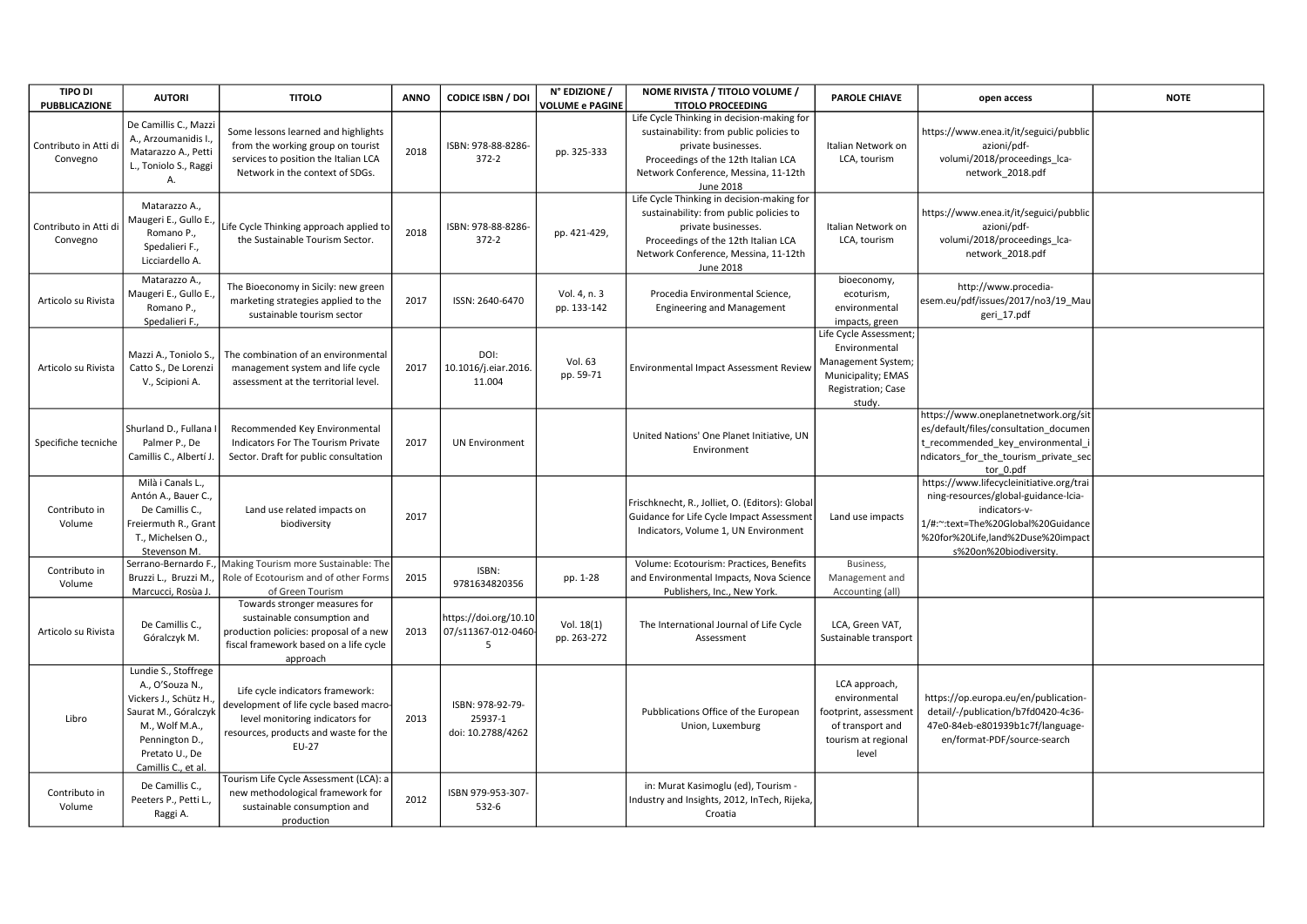| <b>TIPO DI</b><br><b>PUBBLICAZIONE</b> | <b>AUTORI</b>                                                                                                                                       | <b>TITOLO</b>                                                                                                                                                     | <b>ANNO</b> | <b>CODICE ISBN / DOI</b>                                          | N° EDIZIONE /<br><b>VOLUME e PAGINE</b> | NOME RIVISTA / TITOLO VOLUME /<br><b>TITOLO PROCEEDING</b>                                                                                                                    | <b>PAROLE CHIAVE</b>                                                                                                              | open access                                                                                                                                                   | <b>NOTE</b>                                                                         |
|----------------------------------------|-----------------------------------------------------------------------------------------------------------------------------------------------------|-------------------------------------------------------------------------------------------------------------------------------------------------------------------|-------------|-------------------------------------------------------------------|-----------------------------------------|-------------------------------------------------------------------------------------------------------------------------------------------------------------------------------|-----------------------------------------------------------------------------------------------------------------------------------|---------------------------------------------------------------------------------------------------------------------------------------------------------------|-------------------------------------------------------------------------------------|
| Libro                                  | Clasadonte M.T.,<br>Giacchi L., Matarazzo<br>A                                                                                                      | Indicatori di sostenibilità ambientale<br>per il miglioramento dei servizi<br>turisticio Indagine sulla città di                                                  | 2012        | ISBN: 978-88-548-<br>52419                                        |                                         | <b>ARACNE</b> editrice                                                                                                                                                        |                                                                                                                                   |                                                                                                                                                               |                                                                                     |
| Contributo in<br>Volume                | Serrano-Bernardo<br>F.A., Bruzzi L.,<br>Toscano E.H., Rosúa-<br>Campos J.L.                                                                         | Pollutants and Greenhouse Gases<br>Emissions Produced by Tourism Life<br>Cycle: Possible Solutions to Reduce<br>Emissions and to Introduce Adaptation<br>Measures | 2012        | DOI: 10.5772/50418<br>ISBN: 978-953-51-<br>0705-7                 | pp. 105-138                             | Air pollution - A comprehensive<br>perspective<br>Budy Haryanto (Ed.)                                                                                                         |                                                                                                                                   |                                                                                                                                                               |                                                                                     |
| Contributo in Atti di<br>Convegno      | Matarazzo A.,<br>Clasadonte M.T, Lo<br>Giudice A.                                                                                                   | Improvement of Touristic services<br>Through an Innovation model Based<br>on Environmental Sustainability                                                         | 2012        | ISBN: 978-88-8286-<br>269-5                                       | pp.1-11                                 | Merli (a cura di) Technology and<br>innovation for a sustainable future: a<br>commodity science perspective                                                                   |                                                                                                                                   |                                                                                                                                                               | Roma, 24 - 28 September 2012                                                        |
| Contributo in Atti di<br>Convegno      | De Camillis C.                                                                                                                                      | Sustainable consumption and<br>production in the travel and tourism<br>industry: proposal of a life cycle<br>thinking toolbox                                     | 2011        |                                                                   | pp. 87-94                               | In: Cappellaro F. and Scalbi S. (eds.), La<br>Rete Italiana LCA: prospettive e sviluppi<br>del Life Cycle Assessment in Italia, ENEA,<br>Rome, Italy                          |                                                                                                                                   |                                                                                                                                                               |                                                                                     |
| Articolo su Rivista                    | De Camillis C., Raggi<br>A., Petti L.                                                                                                               | Tourism LCA: state-of-the-art and<br>perspectives                                                                                                                 | 2010        | https://doi.org/10.10<br>07/s11367-009-0139-<br>8                 | Vol. 15, no. 2<br>pp. 148-155           | The International Journal of Life Cycle<br>Assessment                                                                                                                         |                                                                                                                                   |                                                                                                                                                               |                                                                                     |
| Articolo su Rivista                    | De Camillis C., Raggi<br>A., Petti L.                                                                                                               | Ecodesign for services: an innovative<br>comprehensive method                                                                                                     | 2010        | DOI:<br>10.1504/IJSE.2010.0<br>33395                              | Vol. 2, No.3<br>pp. 277-292             | International Journal of Sustainable<br>Economy                                                                                                                               | QFD; quality function<br>deployment; pollution<br>prevention; ecodesign;                                                          |                                                                                                                                                               |                                                                                     |
| Contributo in Atti di<br>Convegno      | De Camillis C., Raggi<br>A., Petti L                                                                                                                | Environmental labelling: definition of<br>product categories in the travel and<br>tourism industry                                                                | 2010        | ISBN 978-88-8286-<br>226-8                                        | pp. 173-181                             | Atti Convegno Scientifico della Rete<br>Italiana LCA "La metodologia LCA:<br>approccio proattivo per le tecnologie<br>ambientali"<br>Padova, 22 aprile 2010, ENEA, Roma, 2010 |                                                                                                                                   | http://www.reteitalianalca.it/attivita/o<br>rganizzazione-convegni/convegni-<br>passati/convegni-precedenti-al-<br>2012/padova-2010/V2010-06-<br>LCA.pdf/view |                                                                                     |
| Articolo su Rivista                    | De Camillis C., Raggi<br>A., Petti L                                                                                                                | Life Cycle Assessment in the<br>framework of sustainable tourism: a<br>preliminary examination of its<br>effectiveness and challenges                             | 2010        | DOI:<br>10.1504/PIE.2010.03<br>7776                               | Vol. 7, No. 3<br>pp. 205-218            | Progress in Industrial Ecology - An<br>International Journal                                                                                                                  | sustainable tourism;<br>life cycle assessment;<br>LCA; life cycle<br>management; LCM;<br>life cycle thinking;<br>accommodation; . |                                                                                                                                                               |                                                                                     |
| Libro                                  | Wolf M.-A.,<br>Chomkhamsri K.,<br>Brandão M., Pant R.,<br>Ardente F., Pretato<br>U., Manfredi S., De<br>Camillis C., Góralczyk<br>M., Pennington D. | nternational Reference Life Cycle Data<br>System (ILCD) Handbook: General<br>guide for Life Cycle Assessment -<br>Detailed guidance.                              | 2010        | ISBN 978-92-79-<br>19092-6<br>ISSN 1018-5593<br>doi:10.2788/38479 |                                         | European Commission, Joint Research<br>Centre, Ispra, Italy. Publications Office of<br>the European Union, Luxemburg                                                          | LCA, guidance<br>documents, examples<br>on tourism                                                                                | https://eplca.jrc.ec.europa.eu/uploads/<br>ILCD-Handbook-General-guide-for-LCA-<br>DETAILED-GUIDANCE-12March2010-<br>ISBN-fin-v1.0-EN.pdf                     |                                                                                     |
| Tesi di dottorato                      | De Camillis C.                                                                                                                                      | Towards environmental sustainability<br>of tourism: life cycle thinking<br>approaches and tools.                                                                  | 2010        |                                                                   |                                         |                                                                                                                                                                               |                                                                                                                                   |                                                                                                                                                               | Universita' degli Studi "G.<br>d'Annunzio". Relatori: Andrea Raggi,<br>Luigia Petti |
| Contributo in Atti di<br>Convegno      | Matarazzo A.,<br>Clasadonte M.T.                                                                                                                    | The ecomapping as an useful tool to<br>simplify The Preliminary<br>environmental Analysis of a seaside<br>resort                                                  | 2010        | ISSN: 1582-2559                                                   | Vol II<br>pp.868-877                    | n Atti del 17th IGWT Symposium "2010<br>International Conference on Commerce",<br>in Special Issue of the Romanian Journal<br>"Calitatea- access la success"                  |                                                                                                                                   |                                                                                                                                                               |                                                                                     |
| Contributo in Atti di<br>Convegno      | Matarazzo A., Sabbia<br>A., Micali G.                                                                                                               | Indicatori di impatto ambientale per la<br>determinazione della carrying capacity<br>tourism                                                                      | 2009        | ISBN/ISSN 978-88-<br>7661-873-4                                   | vol. 1<br>pp. 329-336                   | in Atti del XXIV Congresso Nazionale delle<br>Scienze Merceologiche "Ambiente -<br>Internazionalizzazione - Sistemi - Merci -<br>Energia",                                    |                                                                                                                                   |                                                                                                                                                               |                                                                                     |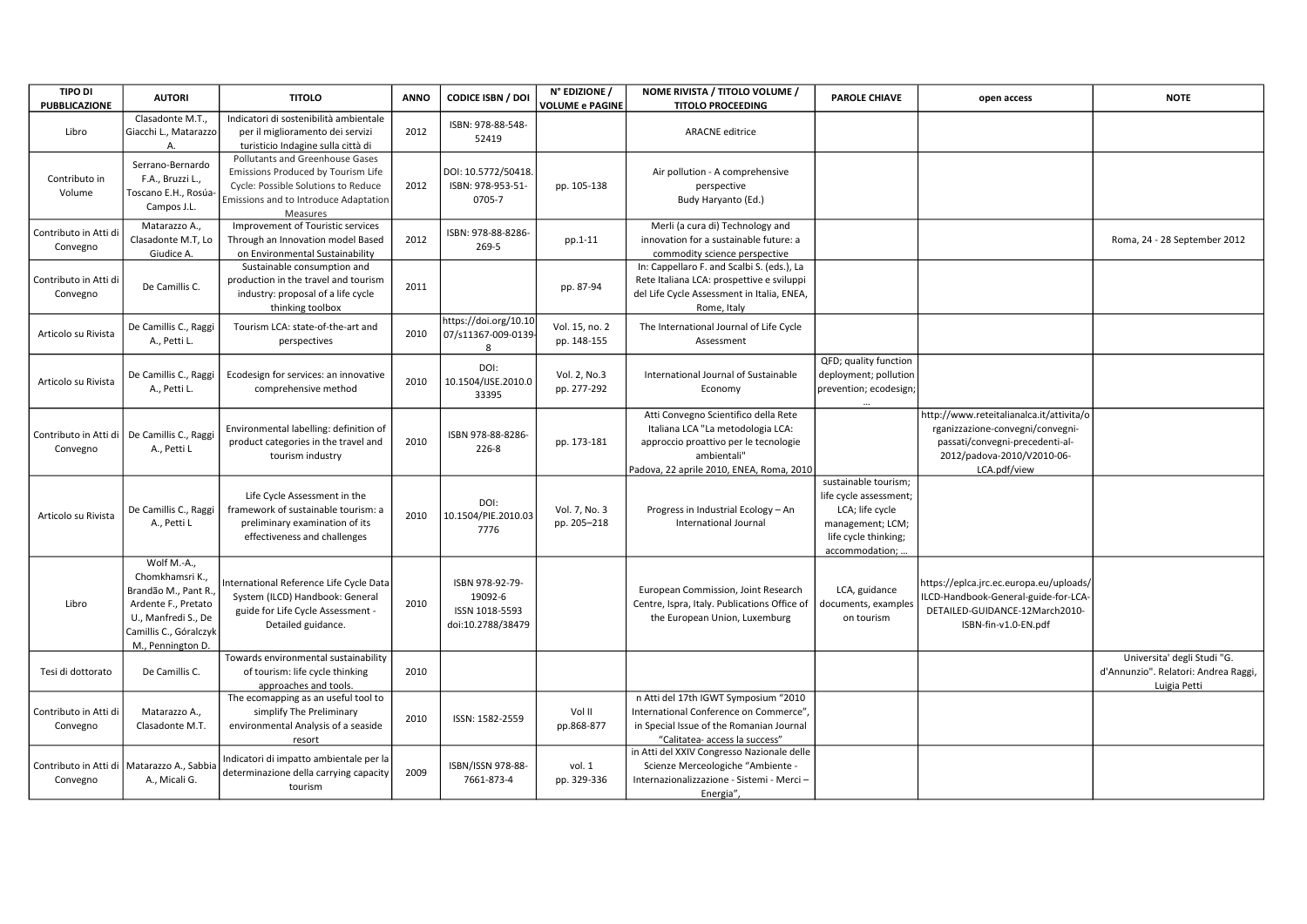| <b>TIPO DI</b><br><b>PUBBLICAZIONE</b>                    | <b>AUTORI</b>                                                                                                                            | <b>TITOLO</b>                                                                                                                        | <b>ANNO</b> | CODICE ISBN / DOI                   | N° EDIZIONE /<br><b>VOLUME e PAGINE</b> | NOME RIVISTA / TITOLO VOLUME /<br><b>TITOLO PROCEEDING</b>                                                                                                 | <b>PAROLE CHIAVE</b>                                                                                                                   | open access                                                                                                                                                                              | <b>NOTE</b> |
|-----------------------------------------------------------|------------------------------------------------------------------------------------------------------------------------------------------|--------------------------------------------------------------------------------------------------------------------------------------|-------------|-------------------------------------|-----------------------------------------|------------------------------------------------------------------------------------------------------------------------------------------------------------|----------------------------------------------------------------------------------------------------------------------------------------|------------------------------------------------------------------------------------------------------------------------------------------------------------------------------------------|-------------|
| Convegno                                                  | Contributo in Atti di Sabbia A., Clasadonte<br>M.T., Matarazzo A.                                                                        | L'indice di specializzazione quale<br>parametro di misura della vocazione<br>turistico-colturale di un territorio                    | 2009        | ISBN/ISSN 978-88-<br>7661-873-4     | vol. 1<br>pp. 377-384                   | in Atti del XXIV Congresso Nazionale delle<br>Scienze Merceologiche "Ambiente -<br>Internazionalizzazione - Sistemi - Merci -<br>Energia",                 |                                                                                                                                        |                                                                                                                                                                                          |             |
| Contributo in Atti d<br>Convegno                          | Raggi A., Bruzzi L., De<br>Camillis C., Petti L.,<br>Bordin A., Castellani<br>V., Luciani R., Sala S.<br>Verità S., Von Der<br>Weppen J. | Approcci quantitativi al miglioramento<br>della sostenibilità dei servizi turistici                                                  | 2009        | ISBN: 978-88-8286-<br>$206-0$       | pp. 51-61                               | Atti del Convegno Scientifico Rete Italiana<br>LCA, Università degli Studi di Palermo,<br>Palermo, Italy, 11th-12th June 2009                              |                                                                                                                                        | http://www.reteitalianalca.it/attivita/o<br>rganizzazione-convegni/convegni-<br>passati/convegni-precedenti-al-<br>2012/palermo-2009/Atti-LCA-Palermo-<br>2009.pdf/view                  |             |
| Contributo in Atti di   De Camillis C., Raggi<br>Convegno | A., Petti L                                                                                                                              | LCA and the hospitality industry: an<br>Italian case-study                                                                           | 2009        | ISBN: 978-886458<br>$001-2$         | pp. 185-192                             | Proceedings of International Conference<br>"Sustainable Tourism as a Factor of Local<br>Development"<br>Monza, Italy, 7-9 November 2008<br>Tangram Editore |                                                                                                                                        |                                                                                                                                                                                          |             |
| Contributo in Atti d<br>Convegno                          | Raggi A., Petti L., De<br>Camillis C., Bordin A.,<br>Boatto T.                                                                           | LCA dei prodotti turistici: stato<br>dell'arte e prospettive                                                                         | 2008        | ISBN 88-8286-158-9                  | pp. 63-76                               | Atti del 2° Workshop della Rete Italiana<br>LCA "Sviluppi dell'LCA in Italia: percorsi a<br>confronto", Pescara, 13 marzo 2008                             |                                                                                                                                        | http://www.reteitalianalca.it/attivita/o<br>rganizzazione-convegni/convegni-<br>passati/convegni-precedenti-al-<br>2012/workshop-<br>2008/documenti/AttiConvegno_def.pd                  |             |
| Contributo in Atti di<br>Convegno                         | De Camillis C., L.<br>Petti, Raggi A.                                                                                                    | LCA: a key-tool for sustainable<br>tourism?                                                                                          | 2008        |                                     | pp. 485-488                             | Proceedings of 8th International<br>Conference on Ecobalance, Tokyo, Japan,<br>10-12 December 2008                                                         |                                                                                                                                        |                                                                                                                                                                                          |             |
| Contributo in Atti di<br>Convegno                         | Raggi A., Bruzzi L.                                                                                                                      | L'approccio del Life Cycle Thinking nei<br>servizi turistici                                                                         | 2008        | ISBN 978-88-387-<br>4859-4          | pagg. 485-490                           | Atti dei seminari di "Ecomondo 2008",<br>Rimini, Italy, 5-8 Novembre 2008, Rimini<br>Maggioli Editore                                                      |                                                                                                                                        | http://www.reteitalianalca.it/attivita/o<br>rganizzazione-convegni/convegni-<br>passati/convegni-precedenti-al-<br>2012/ecomondo-2008/atti-del-<br>convegno-lca-ecoinnovazione-in-italia |             |
| Articolo su Rivista                                       | Raggi A., Petti L.                                                                                                                       | A newly developed integrated<br>environment-quality approach for the<br>design of hotel services                                     | 2006        | DOI:<br>10.1504/PIE.2006.01<br>1132 | Vol. 3, no. 3, pp.<br>$251 - 271$       | Progress in Industrial Ecology - An<br><b>International Journal</b>                                                                                        | tourism; quality<br>function deployment;<br>QFD; lodging services;<br>industrial ecology;<br>hotel services design;<br>sustainability; |                                                                                                                                                                                          |             |
| Articolo su Rivista                                       | De Camillis C., Raggi<br>A., Petti L.                                                                                                    | Il 'Comprehensive QFDE for service<br>organisations: un nuovo strumento per<br>la progettazione di servizi sostenibili di<br>qualità | 2006        | ISSN: 1123-3249                     | Vol. 15, n. 1 pp. 10-<br>31             | De Qualitate                                                                                                                                               |                                                                                                                                        |                                                                                                                                                                                          |             |
| Contributo in Atti di<br>Convegno                         | Luciani R., Petti L.<br>Schirato E.                                                                                                      | Applying ecolabel criteria in the<br>tourism sector: a case-study                                                                    | 2005        |                                     | pp. 203-206                             | Proceedings of 12th SETAC Europe LCA<br>Case-Study Symposium, Bologna, 10-11<br>gennaio 2005                                                               |                                                                                                                                        |                                                                                                                                                                                          |             |
| Contributo in Atti di<br>Convegno                         | De Camillis C., Raggi<br>A., Petti L.                                                                                                    | Implementation of the newly<br>developed 'Comprehensive QFDE for<br>Service Organizations' methodology in<br>the tourism industry    | 2005        |                                     | pp. 147-150                             | Proceedings of 12th SETAC Europe LCA<br>Case-Study Symposium, Bologna, 10-11<br>gennaio 2005                                                               |                                                                                                                                        |                                                                                                                                                                                          |             |
| Contributo in Atti di<br>Convegno                         | Raggi A., Sára B.,<br>Petti L.                                                                                                           | Life Cycle Assessment case studies in<br>Small and Medium sized Enterprises<br>offering tourist accommodation<br>services            | 2005        |                                     | pp. 171-174                             | Proceedings of 12th SETAC Europe LCA<br>Case-Study Symposium, Bologna, 10-11<br>gennaio 2005                                                               |                                                                                                                                        |                                                                                                                                                                                          |             |
| Contributo in<br>Volume                                   | Luciani R., Petti L.                                                                                                                     | Sustainable hotels applying Ecolabel<br>criteria, Romanian economy - present<br>and perspective                                      | 2005        | ISBN 973-666-164-4                  |                                         | Printing House of the University, May,<br>Suceava, Romania                                                                                                 |                                                                                                                                        |                                                                                                                                                                                          |             |